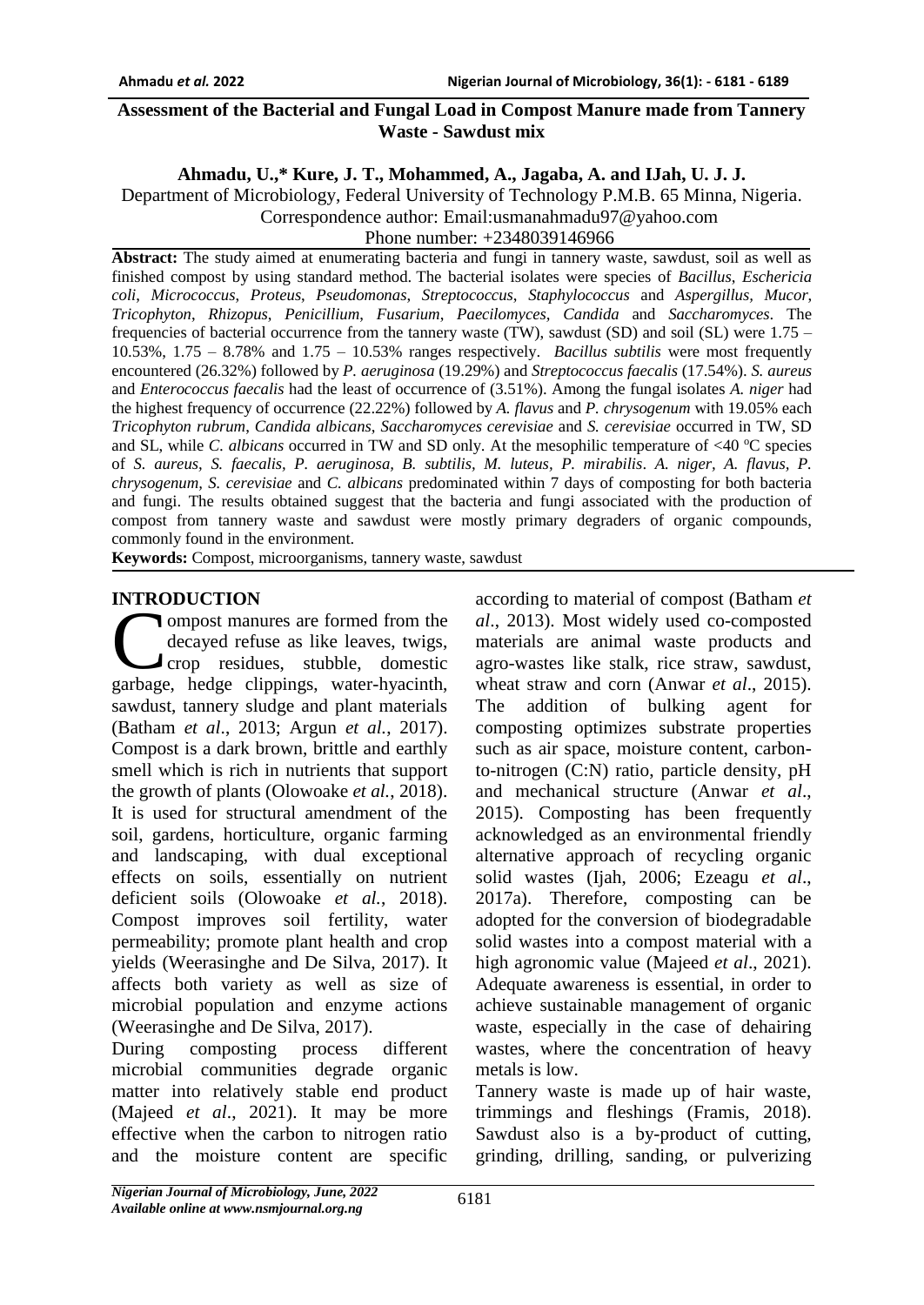wood. Therefore, sawdust is a carbonaceous organic substance which has a very rich carbon to nitrogen ratio (Betham *et al*., 2013). The study aimed at enumerating bacteria and fungi in tannery waste, sawdust, soil as well as finished compost by using standard methods.

## **MATERIALS AND METHODS Sampling**

Tannery waste was collected from local tannery at Sabon layi, Gombi Local Government Area of Adamawa State, Nigeria, and was transported in a clean polythene bags to the microbiology laboratory, Federal University of Technology, Minna, Nigeria. The sawdust was collected from Wood workshop at Mypa Road Bosso, Bosso Local Government Area, Niger State, Nigeria. Sample of tannery wastes was dried in the sun for five days, and stored in a polythene bag, prior to analysis as well as composting. Sample of fresh sawdust was air dried at room temperature for two days and then dried in the sun for three days. These wastes were packed in separate polythene bags, so as to prevent contamination with some other wastes and stored at room temperature until required.

### **Composting process**

The composting processes were carried out in a 20 liters capacity plastic container mixed together and put in different ratios (Vich *et al.*, 2017). The experiment was small scale composting which was laid out in double replications. Treatments comprised five levels of tannery waste with sawdust mixed together in the following ratio TW:SD as 1:1, 1:5, 5:1, 1:10 and 10:1. The mixture for each treatment was

composted for 42 days following the method described by Zhou *et al*. (2014) and Vich *et al*. (2017).

#### **Microbiological analyses**

Samples at each stage of composting (0, 7, 14, 21, 28, 35 and 42 days) were analyzed for total aerobic bacterial and fungal counts as described by Ahmed *et al*. (2007). A series of dilutions were prepared using sterile distilled water. One milliliter (1.0ml) of the serially diluted sample was introduced (pour plate) onto plates with nutrient agar (NA) and Sabouraud dextrose agar (SDA), for the enumeration of bacteria and fungi respectively. The NA plates were incubated at 30<sup>o</sup>C for 24-48 hours, while the SDA plates were incubated at room temperature for 3-5 days. The colonies which developed were counted and expressed as colony forming units per gramme (cfu/g) of sample. Pure isolates were obtained by repeated subculturing on media used for the primary isolation and preserved on agar slants for further characterization and identification.

### **Statistical Analysis**

Data acquired from the laboratory were analyzed using simple descriptive statistics involving tables, frequencies, percentages and figures.

### **RESULTS**

The bacterial counts in tannery waste (TW), sawdust (SD) and soil (SL) were  $14.0 \times 10^6$ cfu/g,  $18.4 \times 10^6$  cfu/g and  $10.0 \times 10^6$  cfu/g, while the fungal were  $1.1 \times 10^4$  cfu/g,  $1.6 \times$  $10^4$  cfu/g and  $6.0 \times 10^4$  cfu/g respectively. Sawdust had higher bacterial counts than either the tannery waste or soil, while fungi counts were higher in soil than either tannery waste or sawdust (Table 1).

|  |  |  |  | Table 1: Bacterial and fungi counts in tannery waste (TW), sawdust (SD) and soil (SL) |  |
|--|--|--|--|---------------------------------------------------------------------------------------|--|
|  |  |  |  |                                                                                       |  |

| Sample                      | <b>Bacterial counts</b> | Fungal (molds and yeasts) counts |
|-----------------------------|-------------------------|----------------------------------|
|                             | (cfu/g)                 | (cfu/g)                          |
| Tannery waste (TW)          | $14.0 \times 10^{6}$    | $1.1 \times 10^{4}$              |
| Sawdust (SD)                | $18.4 \times 10^{6}$    | $1.6 \times 10^{4}$              |
| Soil (SL)                   | $10.0 \times 10^6$      | $6.0 \times 10^{4}$              |
| $\sim$ $\sim$ $\sim$ $\sim$ |                         |                                  |

cfu/g: colony forming units per gramme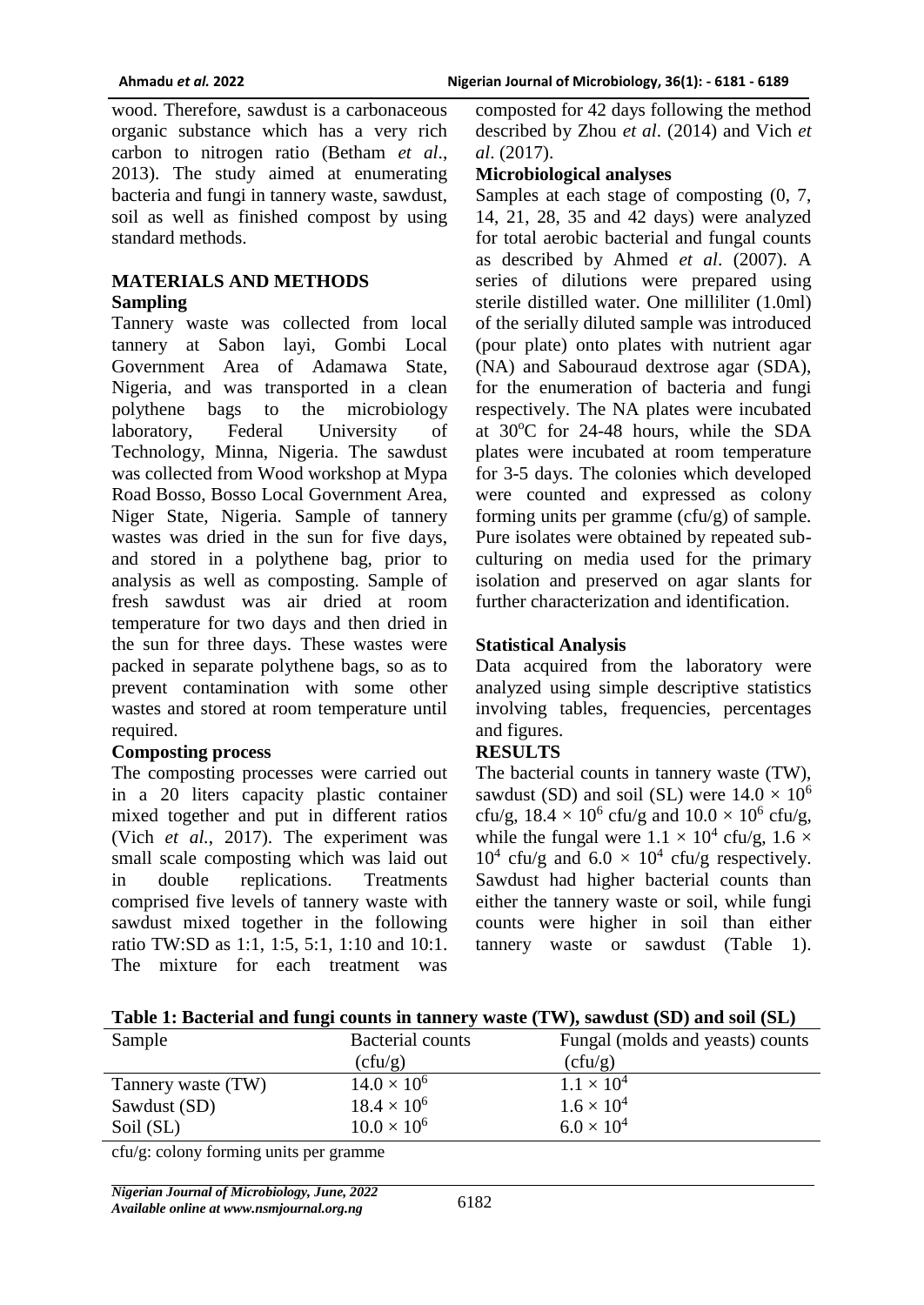Identification of the bacteria was carried out using colony morphology, Gram staining and biochemical tests which includes; catalase, coagulase, indole as described by (Garrity *et. al*., 2005; Cheesebrough, 2006). The bacterial isolates identified were: *Enterococcus faecalis, Micrococcus luteus, Escherichia coli, Staphylococcus aureus, Bacillus subtilis, Streptococcus faecalis, Pseudomonas aeruginosa* and *Proteus mirabilis.* The frequencies of the bacterial isolates were presented in Table 2. The isolates *Pseudomonas aeruginosa* (10.53%), *Bacillus subtilis* (8.77%) and *Bacillus* 

*subtilis* (10.53%) had high frequencies of occurrence in TW, SD and SL respectively, while *Proteus mirabilis*  $(1.75\%)$ , *Escherichia coli* (1.75%), *Pseudomonas aeruginosa* and *Micrococcus luteus* (1.75%) had the least frequencies of occurrence in TW, SD, and SL respectively (Table 2). Generally, *B. subtilis* were more frequently encountered (26.32%) followed by *P. aeruginosa* (19.29%) and *Streptococcus faecalis* (17.54%). It was observed that *S. aureus* and *Enterococcus faecalis* had the least frequencies (3.51%) of occurrence (Table 2).

**Table 2: Frequency of occurrence of bacteria in tannery waste, sawdust and soil** 

| Bacteria                 | Tannery waste (TW) | Sawdust (SD) | Soil (SL)  | Total      |
|--------------------------|--------------------|--------------|------------|------------|
| <b>Bacillus</b> subtilis | 4(7.02)            | 5(8.77)      | 6(10.53)   | 15(26.32)  |
| Escherichia coli         | 4(7.02)            | 1(1.75)      | 2(3.51)    | 7(12.28)   |
| Enterococcus faecalis    | 2(3.51)            | 0(0.00)      | 0(0.00)    | 2(3.51)    |
| Micrococcus luteus       | 2(3.51)            | 3(5.26)      | 1(1.75)    | 6(10.52)   |
| Staphylococcus aureus    | 2(3.51)            | 0(0.00)      | 0(0.00)    | 2(3.51)    |
| Streptococcus faecalis   | 2(3.51)            | 5(8.77)      | 3(5.26)    | 10(17.54)  |
| Pseudomonas aeruginosa   | 6(10.53)           | 4(7.02)      | 1(1.75)    | 11 (19.29) |
| Proteus mirabilis        | 1(1.75)            | 3(5.26)      | 0(0.00)    | 4(7.01)    |
| Total                    | 23 (40.36)         | 21 (36.83)   | 13 (22.80) | 57 (100)   |

Number in parenthesis is percentage (%) frequency of occurrence

The fungal identification was done as described by (Barnett *et. al.*1990; Watanabe, 2010). The fungi identified and their frequencies of occurrence were presented in Table 3. *Aspergillus niger* had the highest frequencies of occurrences in TW, SD and SL ranging from 6.35% to 7.94%. The lowest frequency of occurrence was recorded with *Tricophyton rubrum* (1.59%) in tannery waste. Generally, *A. niger* had the

highest frequency of occurrence (22.22%) followed by *A. flavus* and *P. chrysogenum*  with 19.05% each. The fungus *Tricophyton rubrum* had the lowest frequency of occurrence (1.59%). The yeasts, *Candida albicans* had a total frequency of 6.34% while *Saccharomyces cerevisiae* had 9.52%. *S. cerevisiae* occurred in TW, SD and SL, while *C. albicans* occurred in TW and SD only (Table 3).

| Table 3: Frequency of occurrence of fungi in tannery waste, sawdust and soil |  |
|------------------------------------------------------------------------------|--|
|                                                                              |  |

| Fungi                                                                                      | Tannery waste (TW) | Sawdust (SD) | Soil (SL) | Total      |  |
|--------------------------------------------------------------------------------------------|--------------------|--------------|-----------|------------|--|
| Aspergillus niger                                                                          | 5(7.94)            | 5(7.94)      | 4(6.35)   | 14 (22.22) |  |
| Aspergillus flavus                                                                         | 3(4.76)            | 4(6.35)      | 5(7.94)   | 12(19.05)  |  |
| Aspergillus fumigatus                                                                      | 0(0.00)            | 0(0.00)      | 3(4.76)   | 3(4.76)    |  |
| Tricophyton rubrum                                                                         | 1(1.59)            | 0(0.00)      | 0(0.00)   | 1(1.59)    |  |
| Saccharomyces cerevisiae                                                                   | 2(3.17)            | 3(4.76)      | 1(1.59)   | 6(9.52)    |  |
| Candida albicans                                                                           | 2(3.17)            | 2(3.17)      | 0(0.00)   | 4(6.34)    |  |
| Mucor mucedo                                                                               | 0(0.00)            | 1(1.59)      | 2(3.17)   | 3(4.76)    |  |
| Rhizopus microspores                                                                       | 0(0.00)            | 1(1.59)      | 2(3.17)   | 3(4.76)    |  |
| Penicillium chrysogenum                                                                    | 2(3.17)            | 4(6.35)      | 6(9.52)   | 12(19.05)  |  |
| Penicillium notatum                                                                        | 1(1.59)            | 2(3.17)      | 2(3.17)   | 5(7.94)    |  |
| Total                                                                                      | 16(25.40)          | 22 (34.92)   | 25(39.68) | 63 (100)   |  |
| $\mathbf{M}$ and $\mathbf{M}$ and $\mathbf{M}$ and $\mathbf{M}$ and $\mathbf{M}$<br>(0, 0) |                    |              |           |            |  |

Number in parenthesis is percentage (%) frequency of occurrence

*Nigerian Journal of Microbiology, June, 2022*

*Available online at www.nsmjournal.org.ng*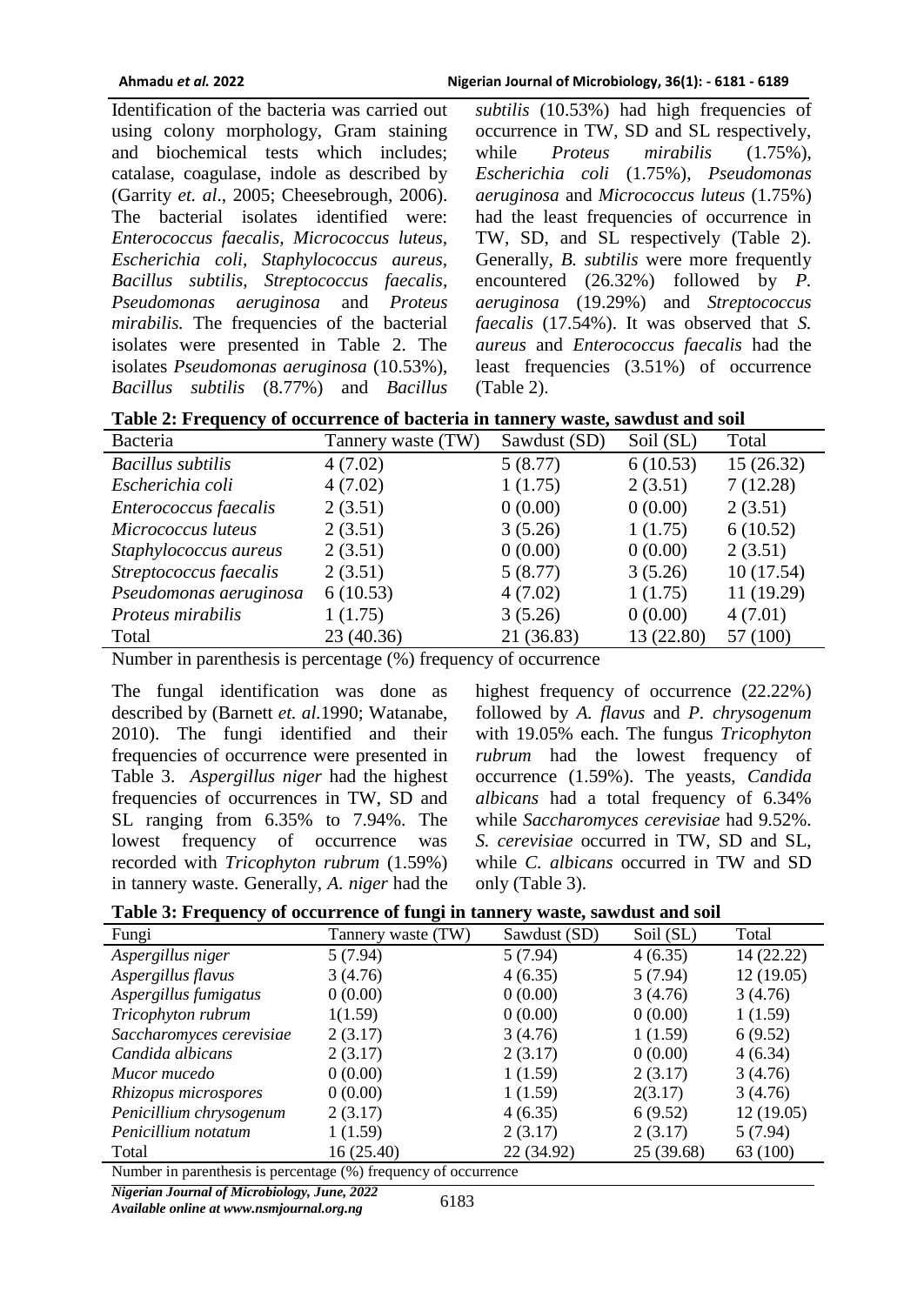The bacterial counts recorded during tannery waste with sawdust (TW/SD) composting ranged from  $54 \times 10^6$  cfu/g to  $164 \times 10^6$ cfu/g for TW/SD 1:1  $52 \times 10^6$  cfu/g - 180  $\times$  $10^6$  cfu/g for TW/SD 1:5 over a period of 42 days. For TW/SD 5:1, TW/SD 1:10 and TW/SD 10:1, the bacterial counts ranged from  $62 \times 10^6$  cfu/g to  $160 \times 10^6$  cfu/g,  $44 \times$  $10^6$  cfu/g -  $140 \times 10^6$  cfu/g, and  $32 \times 10^6$ cfu/g -  $162 \times 10^6$  cfu/g respectively over the same period. Generally, it was observed that the bacterial counts increased within 7 days after which counts decreased gradually till the end of the composting process, that is, after 42 days (Fig. 1). TW/SD 1:5 supported the highest bacterial counts trailed by TW/SD 5:1, TW/SD 10:1, TW/SD 1:1, and TW/SD 1:10 in that order (Fig. 1).

The fungal counts recorded during TW/SD mix composting ranged from  $4 \times 10^4$  cfu/g to  $36 \times 10^4$  cfu/g for TW/SD 1:1,  $7 \times 10^4$  cfu/g - $40 \times 10^4$  cfu/g for TW/SD 1:5 over a period of 42 days. For TW/SD 5:1, TW/SD 1:10 and TW/SD 10:1, the fungal counts ranged from  $4 \times 10^4$  cfu/g to  $20 \times 10^4$  cfu/g,  $6 \times 10^4$ cfu/g -  $24 \times 10^4$  cfu/g, and  $2 \times 10^4$  cfu/g - 18  $\times$  10<sup>4</sup> cfu/g respectively over the same period. Typically, it was observed that the fungal counts increased between 0 and 7 days after which counts decreased steadily till the end of the composting process, that is, after 42 days (Fig. 2). TW/SD 1:5 supported the highest fungal counts followed by TW/SD 1:1, TW/SD 1:10, TW/SD 5:1, and TW/SD 10:1, in that order (Fig. 2).







**Figure 2:** Fungal counts during composting of tannery waste (TW) with sawdust (SD)

# **DISCUSSION**

The bacterial counts in TW, SD and SL were in the ranged  $10.0 \times 10^6$  cfu/g –  $18.4 \times 10^6$ cfu/g, while the fungal counts ranged from  $1.1 \times 10^4$  cfu/g -  $6.0 \times 10^4$  cfu/g. Many researchers have reported the microbial counts of tannery wastes, sawdust and soil. Das *et al.* (2017) reported that the microbial load in tannery waste samples contained

massive counts of bacteria and fungi in the average  $10^8$  cfu/g. Higher bacterial and fungal counts for sawdust waste was also reported by Haseena *et al.* (2016) and Idu e*t al.* (2019). The higher microbial counts might be due to the available nutrients (carbon, nitrogen or energy) present in the wastes, which are required for proliferation and survival of microorganisms.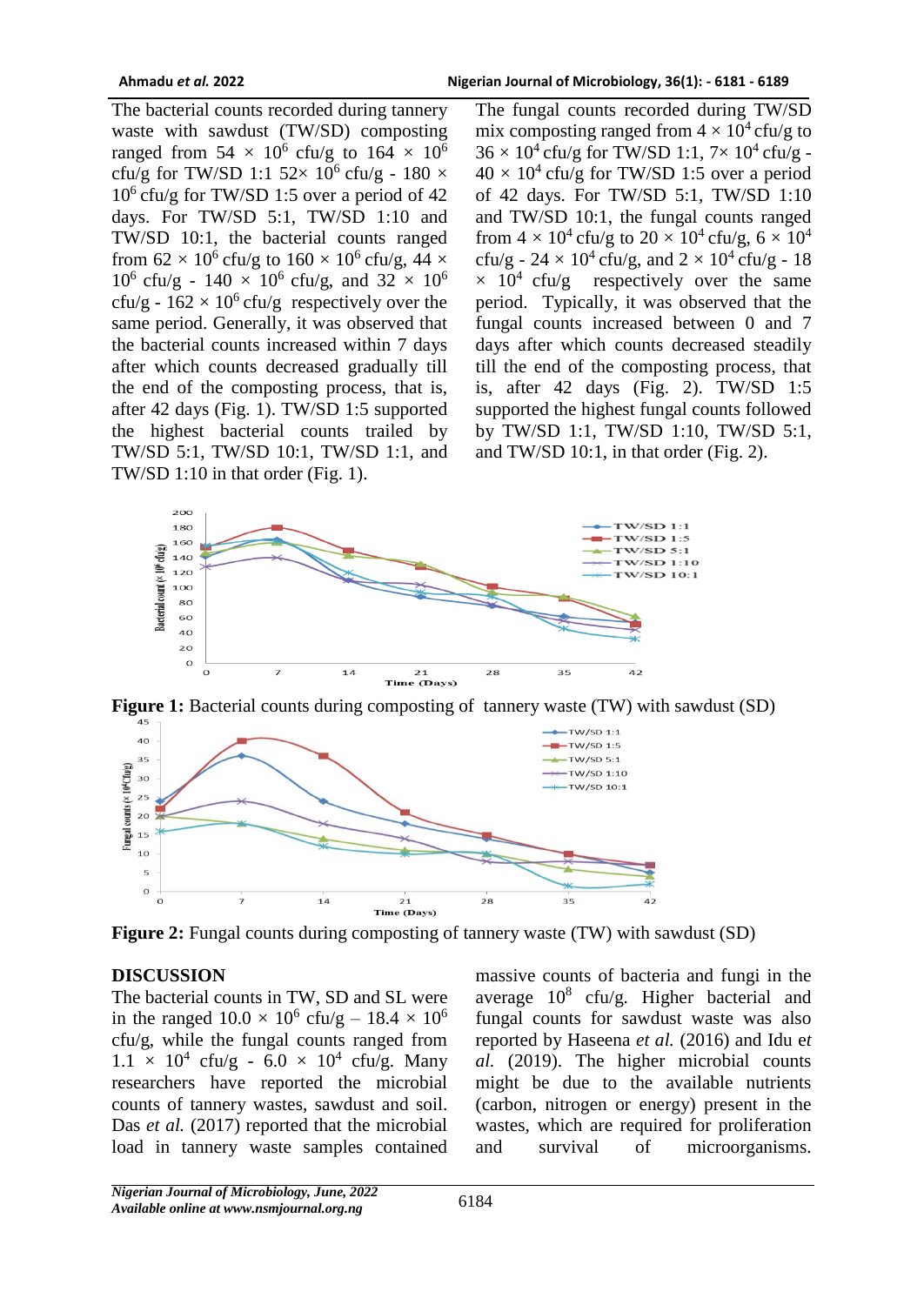Adebola *et al.* (2019) evaluated the microbial loads of the soil (from fadama, hydromorphic and uncultivated field) of National Cereal Research Institute rice field, Badeggi, Niger State, Nigeria; and found that some bacterial and fungal species were higher in hydromorphic field than the uncultivated soil. Wani *et al.* (2018) reported that higher microbial counts were observed in forest soils and lower in agricultural soils of North western zone of Kashmir, possibly because of the fact that greater carbon source in the form of organic matter existed in the forest soils as compared to other land use systems.

The study showed that the isolated bacteria from the tannery waste were *Bacillus subtilis, Escherichia coli, Micrococcus luteus, Staphylococcus aureus, Streptococcus faecalis, Pseudomonas aeruginosa* and *Proteus mirabilis*, *w*hile the fungal (moulds and yeasts) species isolated were *Aspergillus niger, Aspergillus flavus, Penicillium notatum, Penicillium chrysogenum, Trichophyton rubrum, Mucor mucedo, Rhizospus microsporum, Saccharomyces cerevisiae* and *Candida albicans*. Different studies have shown that tannery wastes habour common indigenous microorganisms present in the soil. These include: *Bacillus subtilis, Micrococcus luteus, Pseudomonas aeruginosa, Aspergillus niger* and *Penicillium chrysogenum* (Emmanuel *et al.*, 2017b; Mohammed *et al*., 2017; Adebola *et al*. 2019). Lennox *et al.* (2010) reported that these indigenous bacterial and fungal isolates played significant role in the degradation of sawdust. The microbial species such as *Bacillus, Pseudomonas, Aspergillus, Mucor, Saccharomyces,* have strong decomposing ability to solid wastes and use it for carbon and energy generation. The high levels of nitrogen and proteins available on animal skins might favour the growth of microorganisms. Emmanuel *et al*. (2017a) reported similar microbial population from dumpsites in Abakaliki Metropolis, Nigeria, with the strong biodegradation ability.

Soil is a common reservoir for microorganisms as saprophytes or pathogens. Similar, microbial isolates were observed in this study. Different microbial populations are maintained by soil thus the organisms play a vital function in ecosystem level processes such as, nutrient cycling as well as decomposition of organic matter (Wani *et al*., 2018). Akpomie (2013) observed *Saccharomyces cerevisiae* from tannery effluent sample. Gbolagunte and Silas (2016) also isolated *Aspergillus flavus, Aspergillus fumigatus, Aspergillus niger,*  from landfills and tannery waste and most of these fungi are waste degraders. Similarly, Umar *et al.* (2017) reported the occurrence of similar bacterial isolates (*Bacillus subtilis, Pseudomonas aeruginosa*, *Proteus mirabilis,*  and *Streptococcus faecalis*) in tannery effluent. The detection of *Escherichia coli* in tannery waste (TW) could be due to contact with faecal material, while *Staphylococcus aureus* could be as a result of insanitary condition of the tanning surrounding/environment.

The frequency of occurrence of bacterial isolates revealed that *Bacillus subtilis* had (26.32%), *Pseudomonas aeruginosa* had (19.29%), *Streptococcus faecalis* (17.54%), and *E. coli* (12.28%). The bacteria, *Staphylococcus aureus* and *Enterococcus faecalis* had the lowest frequency of occurrence (3.51% each). This agrees with the results of Chukwuemeka *et al.* (2013) and Akinnibosun and Ayejuyoni (2015). These bacterial species (*Bacillus subtilis, E. coli, Streptococcus faecalis, Pseudomonas aeruginosa*) have been engaged in rapid decomposition organic and inorganic compounds which the organisms use for growth (as sole source of carbon and energy). Mohammed *et al.* (2017) also reported higher occurrence of some bacterial species in tannery effluents, and these bacteria participate in the breakdown of organic and inorganic compounds. However, these results differed from the study of Adebola *et al.* (2019) who reported highest percentage frequency occurrence of *Micrococcus luteus* (24.99%), *P. aeruginosa*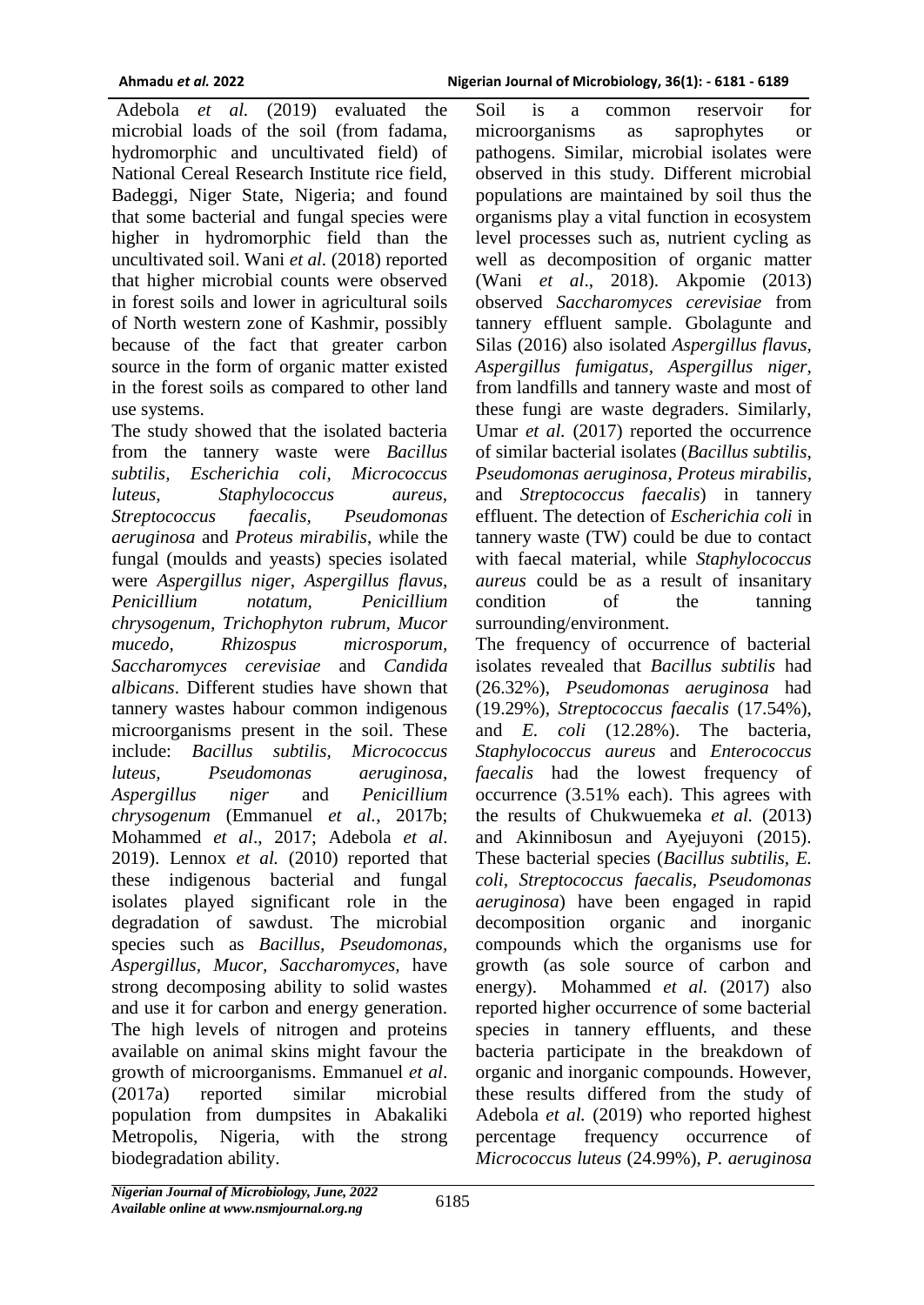(23.79%), and the least percentage frequency of occurrence of *Staphylococcus aureus* (5.84%) and *Escherichia coli*  (4.32%) in rice field soil. The difference in results might be attributed to high organic matter presence favouring their growth and proliferation.

The frequencies of occurrence of fungi in TW (25.40%), SD (34.92%) and SL (39.68%) were high. *Aspergillus niger* had (22.22%), followed by *Aspergillus flavus*  and *Penicillium chrysogenum* (19.05%), while *Tricophyton rubrum* had the lowest frequency of occurrence (1.59%). Adebola *et al.* (2019) reported the percentage frequency occurrence of fungal species in rice field soils of Badeggi, Niger State, Nigeria, which include *Aspergillus niger*  (24.28%), *Aspergillus flavus* (23.33%), *Mucor* sp. (4.47%), and attributed the highest frequency of *Aspergillus* sp., to farming activities observed on the soils as well as the usage of fertilizers. Akpomie and Ejechi (2016) reported the occurrence of *Aspergillus niger* and *Penicillium chrysogenum* as the major isolates of tannery samples. Bello *et al.* (2020) observed the percentage occurrences of fungal species of *Aspergillus* and *Penicillium* with (20%), and (10%) respectively in soil polluted with tannery waste, whereas in an unpolluted soil fungal isolates obtained were *Aspergillus* (30%), *Fusarium* (10%), *Mucor* (10%), *Rhizopus* (10%) and *Penicillium* (10%). Microbes that possessed hydrolyzing activities tend to prevail.

Microbiological properties of the compost have been studied. The common mesophilic microbial species identified in the mesophilic stage were *Bacillus subtilis, Pseudomonas aeruginosa, Aspergillus niger, Mucor mucedo* and *Penicillium chrysogenum.* The most dominant species identified in this study were the most probable compost microbes reported by different researchers. This finding is in agreement with Mehta and Sirari (2018) who reported the occurrence of such microbes during mesophilic stage of composting (temperature between 20 and  $40^{\circ}$ C).

Similarly, Chinakwe et al. (2019) reported microbial isolates such as *Bacillus, E. coli, Micrococcus, Proteus, Pseudomonas, Staphylococcus, Streptococcus, Aspergillus, Candida albicans*, *Fusarium*, *Mucor*, *Rhizopus* and *Saccharomyces* species during composting of some organic wastes in greenhouse. Mesophilic microbes are known to be the most prevalent degraders of different organic waste materials, and their occurrence in the compost relied on the type of organic waste involved, pH and the temperature of the composting materials. Ezeagu *et al.* (2017b) also observed similar species of microbes in a study conducted on enhanced biodegradation of organic municipal solid wastes for organic fertilizer production.

Yeasts were also observed during the composting period probably due to the degradation role they played on the organic waste. This corroborates with the work of Ezeagu *et al.* (2017a) who also reported that the yeast *Saccharomyces cerevisiae* aided the waste degradation. Fungi are the major constituents of the microbial biomass, and their comparative significance varies greatly with the degradation of organic matter content of the composting mixture. In this study, the numbers of fungi isolates observed during the composting period were many with tannery waste to sawdust ratios (TW/SD 1:5 and TW/SD 1:10 each) samples were plentiful. This might be connected to the presence of cellulose material and the acidity (pH) of the sawdust which favoured the heavy growth of fungi, as they like acidic growth medium. Ezeagu *et al.* (2017a) also observed that the fungi *Aspergillus niger* had the ability to degrade cellulose by enzymatic (cellulase) hydrolysis of sawdust. The fungal counts were more at the initial days of composting (acidic condition) than towards the end of the process when the composted mixtures (TW/SD) turned alkaline. This result is in agreement with the report of Ezeagu *et al.* (2017a) who revealed that acidic pH value favoured the growth of moulds and yeasts.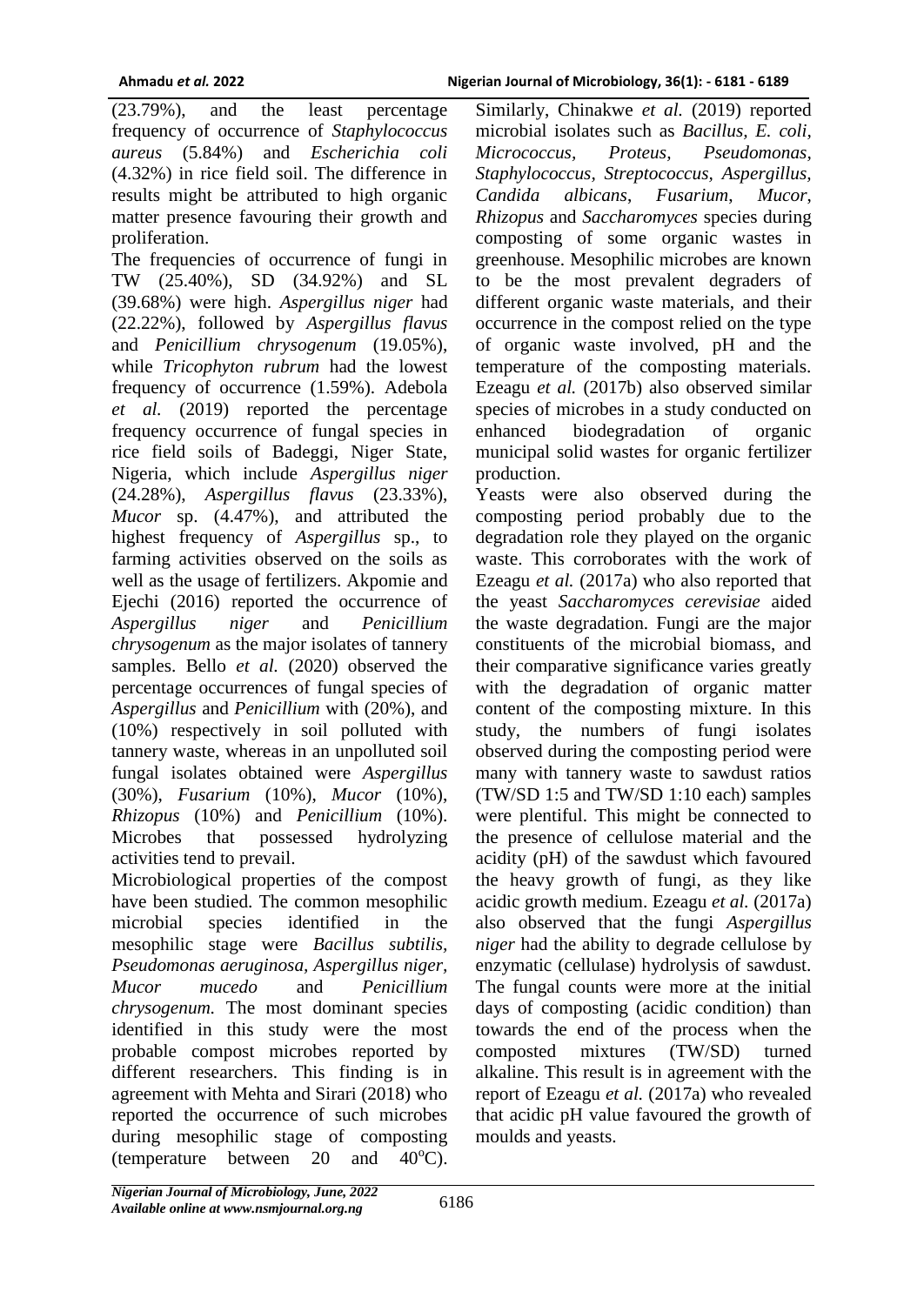Fatunla et al. (2016) conducted microbial counts of the fresh mixture (sewage sludge/sawdust) which showed that bacterial and fungal counts were higher at the beginning of composting and the values significantly decreased after 40 days of invessel composting.

During the thermophilic stage of composting the occurrence of *Bacillus, Micrococcus, Pseudomonas, Staphylococcus* and *Aspergillus* were observed. Chinakwe *et al.*  (2019) also reported similar microbes but with the exception *Staphylococcus.* The decline in microbial counts might be as a result of depletion of nutrients within the compost. It was observed that the numbers of *Aspergillus* species in this study were higher than the other mould isolates. This study corroborates with Haas *et al*. (2016) who also found the persistence of *Aspergillus* species within the compost during composting. This might be because thermophilic fungi grow and persevere during the rotting process due to generation of heat. In addition, Escobar and Solarte

### **REFERENCES**

- Adebola, M. O. Aremu, M. B. and Okafor, H. (2019). Microbial Load And Physico-Chemical Properties Of Soil In National Cereal Research Institute Rice Field, Badeggi, Nigeria. *Benson Idahosa University Journal of Basic and Applied Sciences*, 4(1): 39 – 50.
- Ahmed, M., Idris, A. and Omar, S. R. S. (2007). Physicochemical Characterization of Compost of the Industrial Tannery Sludge. *Journal of Engineering Science and Technology*, 2(1): 81-94.
- Akinnibosun, F.I. and Ayejuyoni, T.P. (2015). Assessment of Microbial Population and Physico-Chemical Properties of Abattoir Effluent-Contaminated Soils in Benin City, Nigeria. *Journal of Tropical Agriculture, Food, Environment and Extension*, 14(3): 1-6.

(2015) reported the domination of the genera *Aspergillus* and *Penicillium* associated with organic manure obtained by composting of agricultural waste.

## **CONCLUSION**

The study revealed that TW, SD and SL harboured different microbial communities including species of *Micrococcus*, *Escherichia, Staphylococcus, Bacillus, Pseudomonas, Proteus. Aspergillus, Paecilomyces, Fusarium, Mucor, Tricophyton, Rhizospus, Candida* and *Saccharomyces*. *Bacillus subtilis* was found to be the most encountered bacteria (26.32%), while *Aspergillus niger* had the highest (22.22%) as fungal isolate. The resultant compost matured after 42 days of composting. This indicates that microbes are essential in the breakdown of organic wastes at various stages of composting resulting to the production of compost. Besides, some of the microbes might have bio-control potentials.

- Akpomie, O. O. (2013). Optimization and Characterization of Indigenous Microorganisms isolated from Tannery Effluents in Nigeria. *International Research Journal of Environment* Sciences, 2(10): 14-21.
- Akpomie, O. O. and Ejechi, B. O. (2016) Bioremediation of Soil Contaminated with Tannery Effluent by Combined Treatment with Cow Dung and Microorganisms Isolated from Tannery Effluent. *Journal of Bioremediation and Biodegradation,*  $7(4): 1-5.$
- Anwar, Z., Irshad, M., Fareed, I. and Saleem, A. (2015). Characterization and Recycling of Organic Waste after Co-composting: A Review. *Journal of Agricultural Science,*  7(4): 1-12.
- Argun, A. Y., Karacali, A. Calisir, U. and Kilinc, N. (2017). Composting as a Waste Management Method. *Journal of International Environmental*

*Nigerian Journal of Microbiology, June, 2022 Available online at www.nsmjournal.org.ng*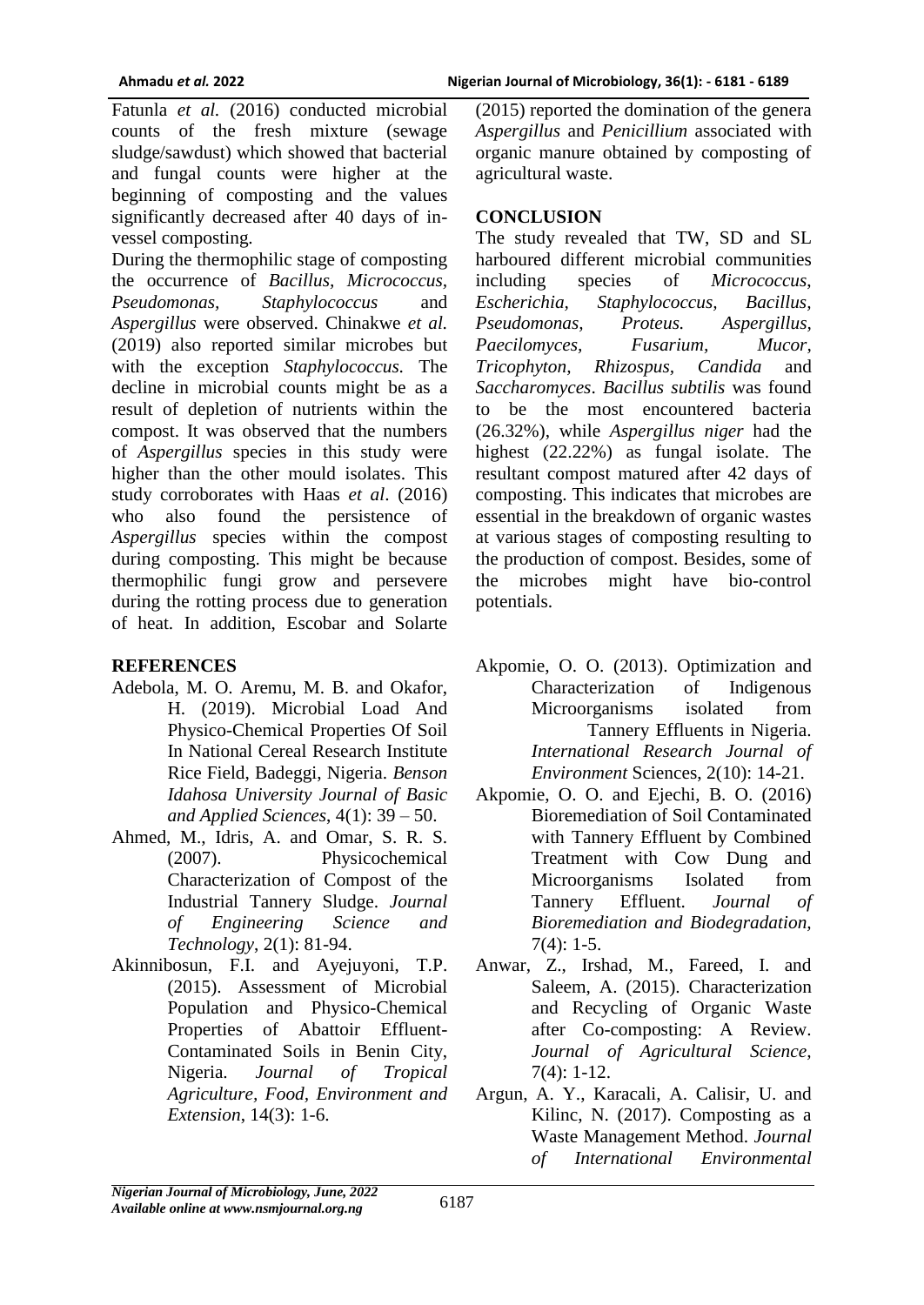*Application & Science,* 12(3): 244- 255.

- Barnett, J.A., Payne, R.W. and Yarrow, D. (1990). *Yeasts: Characteristics and Identification.* Edition, Cambridge: Cambridge University Press.
- Batham, M., Gupta, R. and Tiwari, A. (2013). Implementation of Bulking Agents in Composting: A Review. *Journal of Bioremediation and Biodegradation,* 4(7): 1-3.
- Bello, Y.A., Mohammed, D.S.S. and Ijah, U.J.J. (2020). Screening and Molecular Identification of Fungi Isolated from Soil with Potential for Bioremediation of Tannery Waste Polluted Soil. *Equity Journal of Science and Technology,* 7(1): 6-15.
- Cheesbrough. M. (2006). District Laboratory Practice in Tropical Countries, (Low price edition). The Press Syndicate of the University of Cambridge, pp. 64.
- Chinakwe, C. E., Ibekwe, I. V., Ofoh, C. M., Nwogwugwu, U. N., Adeleye, A. S., Chinakwe, O. P., Nwachukwu, N. I. and Ihejirika, E. C. (2019). Effect of Temperature Changes on the Bacterial and Fungal Succession Patterns during Composting of Some Organic Wastes in Greenhouse. *Journal of Advances in Microbiology,* 15(1): 1-10.
- Chukwuemeka, V. E., Ndukaku, Y. O. and Danielle, C. U. (2013). Microbiological and Physicochemical Assessment of Soil Contaminated with Lairage Effluent in Umuahia, Abia State, Nigeria. *Journal of Pharmacy and Biological Sciences,* 8(2): 50*-*56.
- Das, C. N., Hossaini, F. and Munshi, K. S. and the Surrounding Environment of Tannery Industries on Microbial Growth and Proliferation. *Stamford Journal of Microbiology*, 7(1): 14- 18.
- Emmanuel, U., Ifeanyichukwu, I., Chika, E., Chike, O. and Chinyere, N. (2017a). Isolation and Characterization of Bacteria and Fungi Associated With Biodegradation of Municipal Solid Wastes in Abakaliki Metropolis, Nigeria. *International Journal of Environment, Agriculture and Biotechnology*, 2(3): 1294 – 1304.
- Emmanuel, S. D., Gbolagunte, G. O., Okoduwa, S. I. R., Banjo, K., Sule, S. A. and Balarabe, B. M. (2017b). Characterization of Chromophile Fungal Isolates from Landfill Polluted By Tannery Effluent. *Journal of Biotechnology Research*, 3(10): 75-84.
- Escobar, N. and Solarte, V. (2015). Microbial Diversity Associated with Organic Fertilzer Obtained by Composting of Agricultural Waste. *International Journal of Bioscience, Biochemistry and Bioinformatics,* 5  $(2): 70 - 79.$
- Ezeagu, G.G., Ijah, U. J. J., Abioye, O. P. and Dauda , B. E. N. (2017a). Activities of Locally Formulated and Commercial Effective Microorganisms in Composting of Organic Solid Wastes. *Journal of Advances of Microbiology*, 6(3): 1 – 15.
- Ezeagu, G.G., Ijah, U. J. J., Abioye, O. P. and Dauda , B. E. N. (2017b). Efficacy of Organic Fertilizers Produced Using Locally Formulated Effective Microorganisms on the Growth and Yield Responses on Maize. *Asian Journal of Biotechnology and Bioresources Technology*, 2(1): 1 – 9.
- (2017). Influence of Tannery Wastes Fatunla, K. Inam, E., Essien, J., Dan, E., Odon, A., Kang, S. and Semple, T. K. (2017). Influence of Composting and Thermal Processing on the Survival of Microbial Pathogens and Nutritional Status of Nigeria Sewage Sludge. *International Journal of Recycling Organic Waste Agriculture*, 6: 301–310.